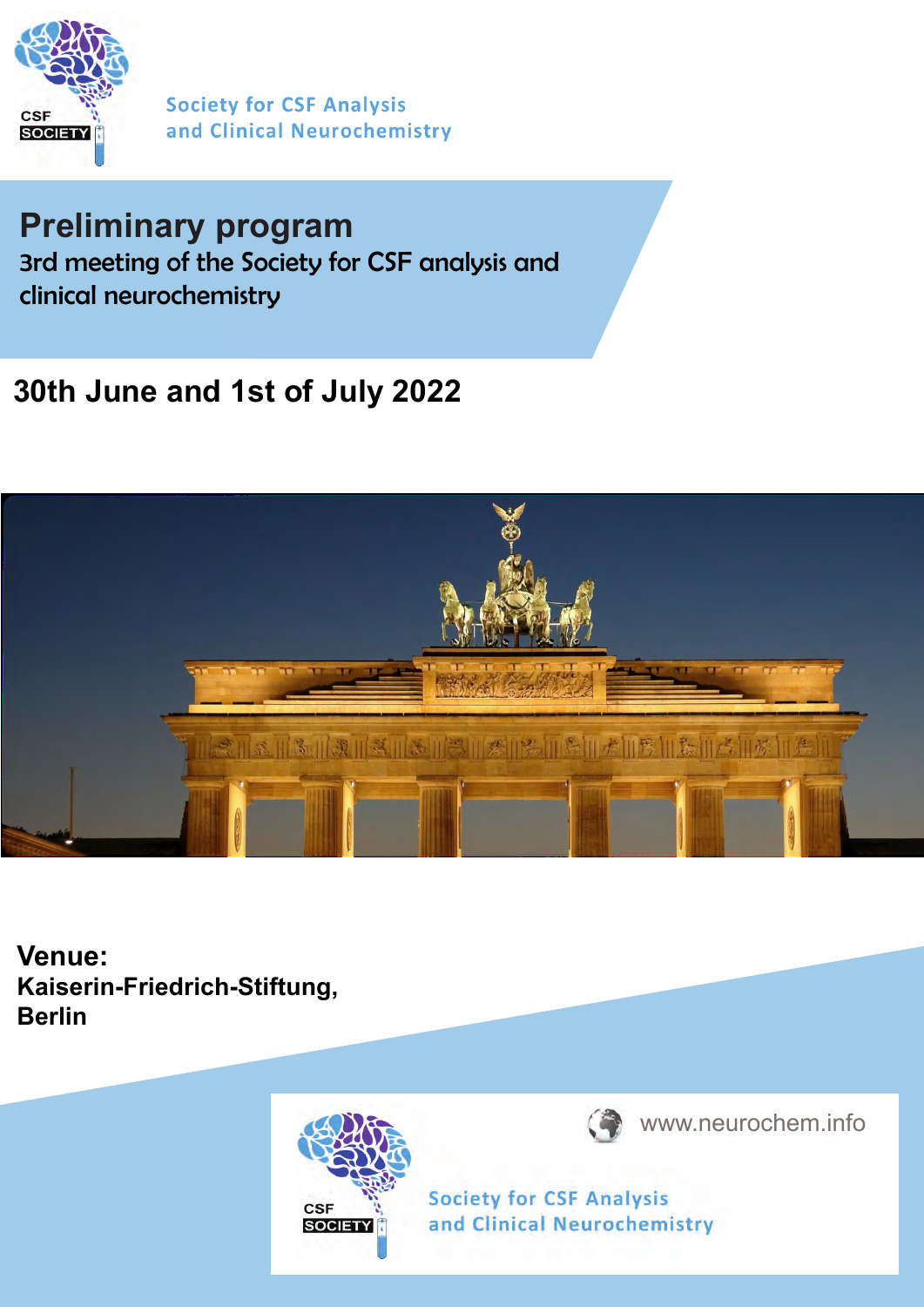3rd Meeting of the of the Society for CSF analysis and clinical neurochemistry

## **Dear colleagues,**

we would like to invite you to our third general meeting of our "Society for CSF analysis and clinical neurochemistry". Within this meeting we try to cover most recent neurochemical findings in neurodegenerative and inflammatory diseases and also including a session on psychiatric diseases. Technical developments and standardization are also specifically addressed.

In our last meeting in Amsterdam the short oral presentations of selected posters have represented one of the most appreciated feature of our meeting.

Therefore, we further valorized this part of the program by including some slots for longer talks based on abstract selection.

We hope that we could gain your interest and that you will come to Berlin.

For the society Kay Blennow, President Lucilla Parnetti, Vice President Charlotte Teunissen, Vice President Markus Otto, Treasurer



#### **Advisory board:**

Sebastiaan Engelborghs, Sanna Kaisa Herruka, Michael Khalil, Jens Kuhle, Sylvain Lehmann, Piotr Lewczuk, Alberto Lleo, Armand Perret Liaudet, Hayrettin Tumani, Martin Turner, Marcel Verbeek, Jens Wiltfang, Henrik **Zetterberg** 

## **Local organizing committee:**

Markus Otto, Hayrettin Tumani, Klemens Ruprecht

www.neurochem.info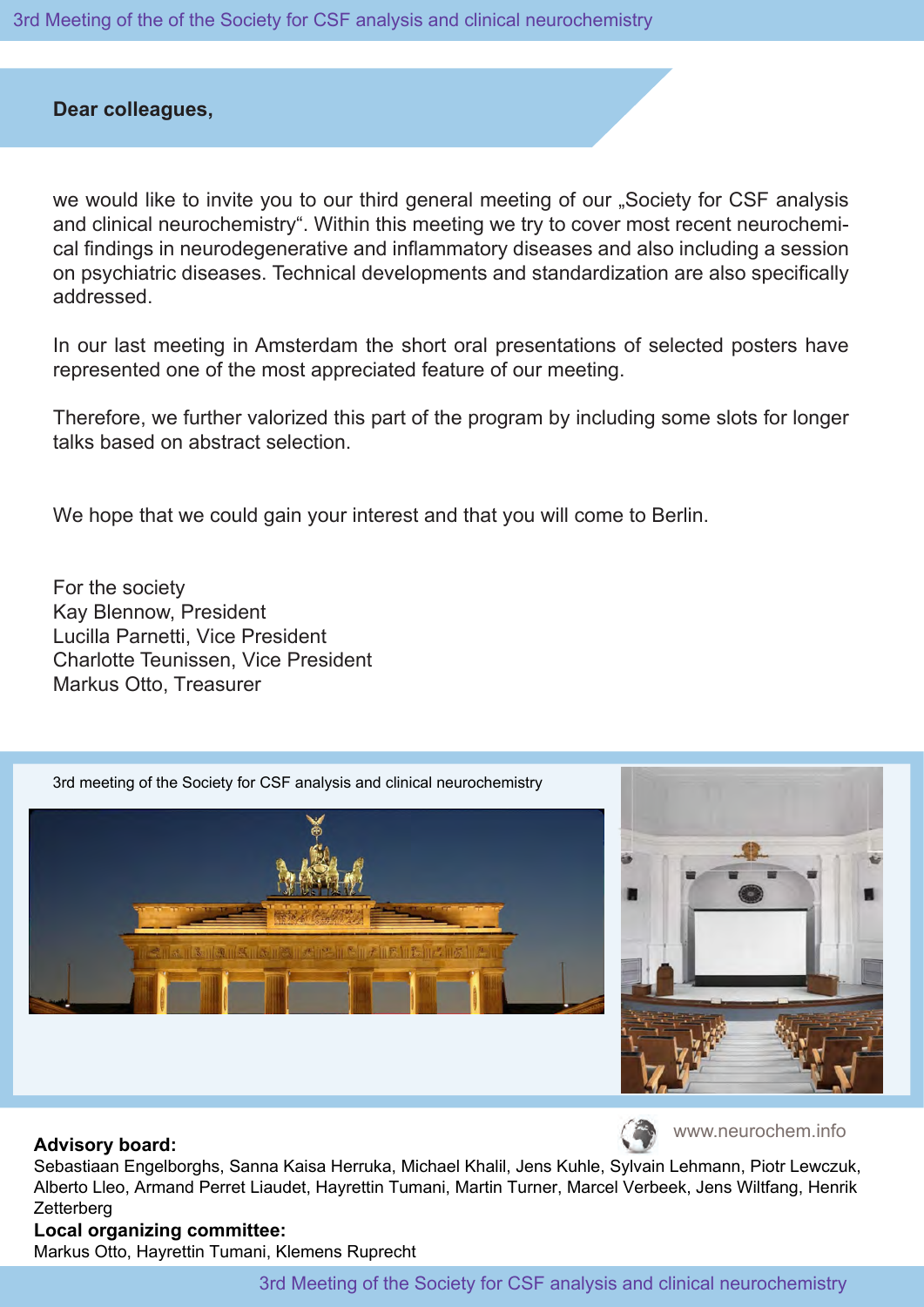## **Thursday June 30th**

## **Symposium Program**

| 08.30           | Come together and coffee                                                                                                                                     |
|-----------------|--------------------------------------------------------------------------------------------------------------------------------------------------------------|
| 09.00           | <b>Welcome</b>                                                                                                                                               |
|                 | Markus Otto (Germany)                                                                                                                                        |
|                 | <b>Chairs of the keynotes</b>                                                                                                                                |
|                 | Hayrettin Tumani (Germany), Klemens Ruprecht (Germany)                                                                                                       |
| $09.15 - 09.45$ | Keynote: From utopia to reality, development of novel blood based<br>biomarkers for various neurological diseases.                                           |
|                 | Kaj Blennow (Sweden)                                                                                                                                         |
| $09.45 - 10.15$ | Keynote: Biomarkers for trials and therapy response                                                                                                          |
|                 | Charlotte Teunissen (Netherlands)                                                                                                                            |
| $10.15 - 10.45$ | <b>Coffee break</b>                                                                                                                                          |
| $10.45 - 11.30$ | Symposium - Autoimmune disorders                                                                                                                             |
|                 | Chairs: Brigitte Wildemann (Germany), Michael Khalil (Austria)                                                                                               |
| $10:50 - 11:10$ | Peripheral Neuropathies: Luuk Wieske (Netherlands)                                                                                                           |
| $11:10 - 11:30$ | Autoimmune encephalitis: Lorenzo Gaetani (Italy)                                                                                                             |
| $11:30 - 11:40$ | Plasma NfL chain levels suggest Neuroprotection following therapeutic<br>remyelination in people with MS: Ahmed Abdelhak (USA)                               |
| $11:40 - 11:50$ | The clinical relevance of CSF sphingomyelin dosage: a new myelin biomarker<br>in immune-mediated demyelinating neuropathies: Giovanna Capodivento<br>(Italy) |
| $12:00 - 13.00$ | Symposium – neurodegeneration meets neuroinflammation                                                                                                        |
|                 | <b>Parkinson and MS</b>                                                                                                                                      |
|                 | Chairs: Marcel Verbeek (Netherlands), Sanna-Kaisa Herruka (Finland)                                                                                          |
| $12:00 - 12:20$ | Parkinsonian syndromes (DLB, MSA): Wilma van den Berg (Netherlands)                                                                                          |
| $12:20 - 12:40$ | MS: Jens Kuhle (Switzerland)                                                                                                                                 |
| $12:40 - 12:50$ | CSF proteome profiling reveals novel specific diagnostic biomarkers for<br>Dementia with Lewy bodies: Marta Del Campo (Spain)                                |
| $12:50 - 13:00$ | Cerebrospinal fluid proenkephalin and prodynorphin levels in Huntington's and<br>Parkinson's disease: Samir Abu-Rumeileh (Germany)                           |
|                 |                                                                                                                                                              |

13.00 – 13.30 **Lunch break**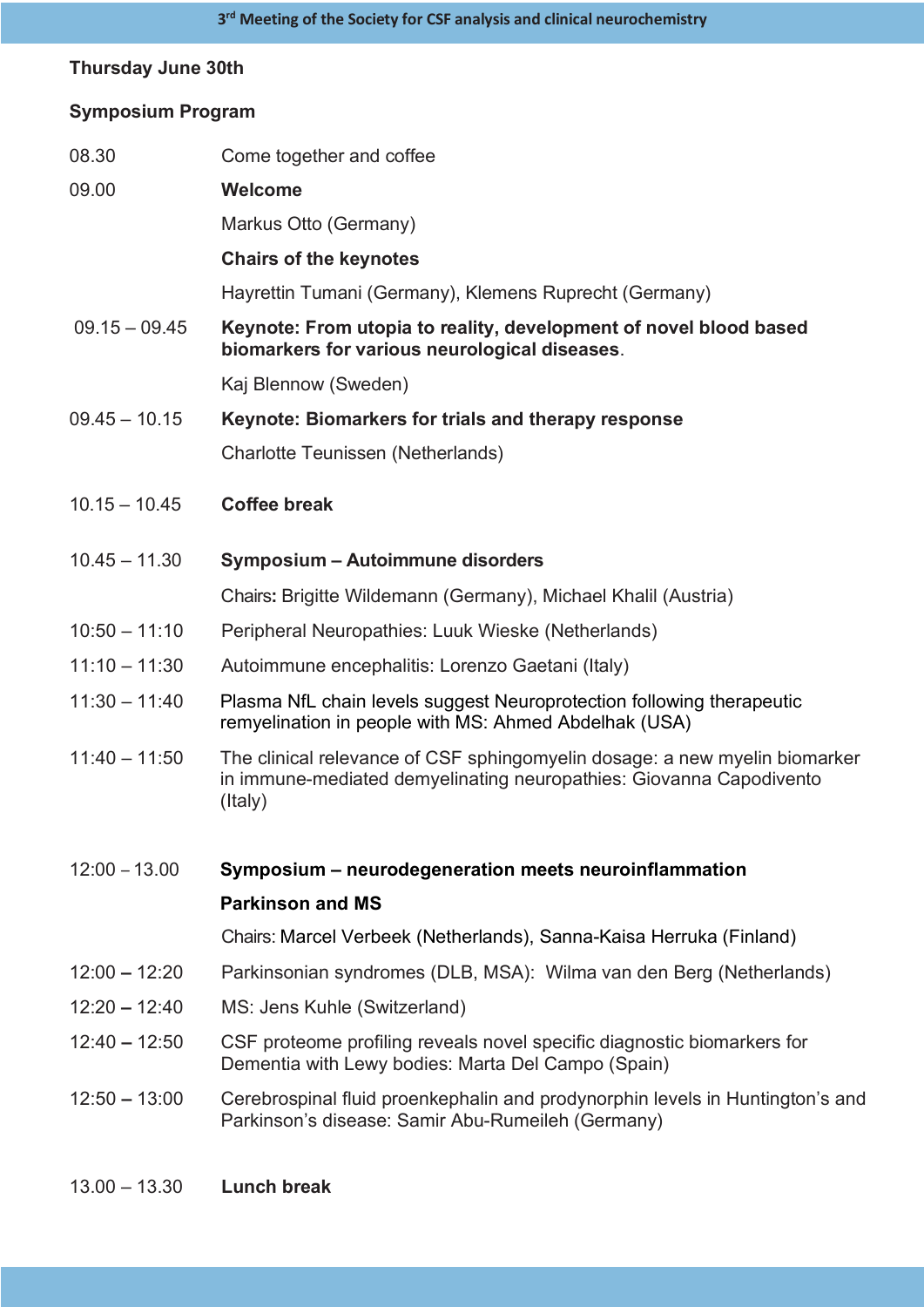|                 | 3rd Meeting of the Society for CSF analysis and clinical neurochemistry                                                                                                                                                                                                                            |
|-----------------|----------------------------------------------------------------------------------------------------------------------------------------------------------------------------------------------------------------------------------------------------------------------------------------------------|
| $13.30 - 14.30$ | Poster session (Lucilla Parnetti, Italy, Markus Otto, Germany)                                                                                                                                                                                                                                     |
| $14.30 - 15.45$ | Symposium Beta-amyloid and prion plaques - Alzheimer and                                                                                                                                                                                                                                           |
|                 | <b>Creutzfeldt-Jakob diseases</b>                                                                                                                                                                                                                                                                  |
|                 | Focus novel (non-Abeta, ptau, NfL) biomarkers, such as pentraxin, VGF, Ng,<br>prion and Abeta oligomers or seeds                                                                                                                                                                                   |
|                 | Chairs: Sebastiaan Engelborghs (Belgium), Ines Baldeiras (Portugal)                                                                                                                                                                                                                                |
| $14.30 - 14.50$ | AD: Oskar Hansson (Sweden)                                                                                                                                                                                                                                                                         |
| $14.50 - 15.10$ | CJD: Piero Parchi (Italy)                                                                                                                                                                                                                                                                          |
| $15.10 - 15.20$ | Evaluating plasma glial fibrillary acidic protein, neurofilament light,<br>phosphorylated-tau-181 and amyloid β42/40 as prognostic biomarkers for<br>clinical progression to dementia in individuals with subjective cognitive decline<br>and mild cognitive impairment: Maddy Honey (Netherlands) |
| $15.20 - 15.40$ | Synaptic biomarkers in the cerebrospinal fluid associate differentially with<br>classical neuronal biomarkers and reflect diverse pathologies: Shreyasee Das<br>(Belgium)                                                                                                                          |
| $15.40 - 16.10$ | <b>Coffee break</b>                                                                                                                                                                                                                                                                                |
| $16.10 - 17.25$ | Symposium: How to accelerate biomarker development?                                                                                                                                                                                                                                                |
|                 | Chairs: Henrik Zetterberg (Sweden), Milica Kramberger (Slovenia)                                                                                                                                                                                                                                   |
| $16.10 - 16.30$ | MIRIADE - introduction: Eline Willemse (Netherlands)                                                                                                                                                                                                                                               |
| $16.30 - 16.50$ | Modern approaches in biomarker data analysis for biomarker identification:                                                                                                                                                                                                                         |
|                 | Lisa Vermunt (Netherlands)                                                                                                                                                                                                                                                                         |
| $16.50 - 17.10$ | EMA perspective - Implementation and reimbursement: Maria Tome (Spain)                                                                                                                                                                                                                             |
| $17.10 - 17.30$ | Discussion: Henrik Zetterberg (Sweden)                                                                                                                                                                                                                                                             |
| 17.30 - 18.00   | <b>Break</b>                                                                                                                                                                                                                                                                                       |
| 18.00 - 19.00   | Society meeting (Kaj Blennow, Charlotte Teunissen, Lucilla Parnetti,                                                                                                                                                                                                                               |
|                 | Markus Otto)                                                                                                                                                                                                                                                                                       |
|                 | starting from 10.20 Evening program of the society                                                                                                                                                                                                                                                 |

## **starting from 19.30 Evening program of the society**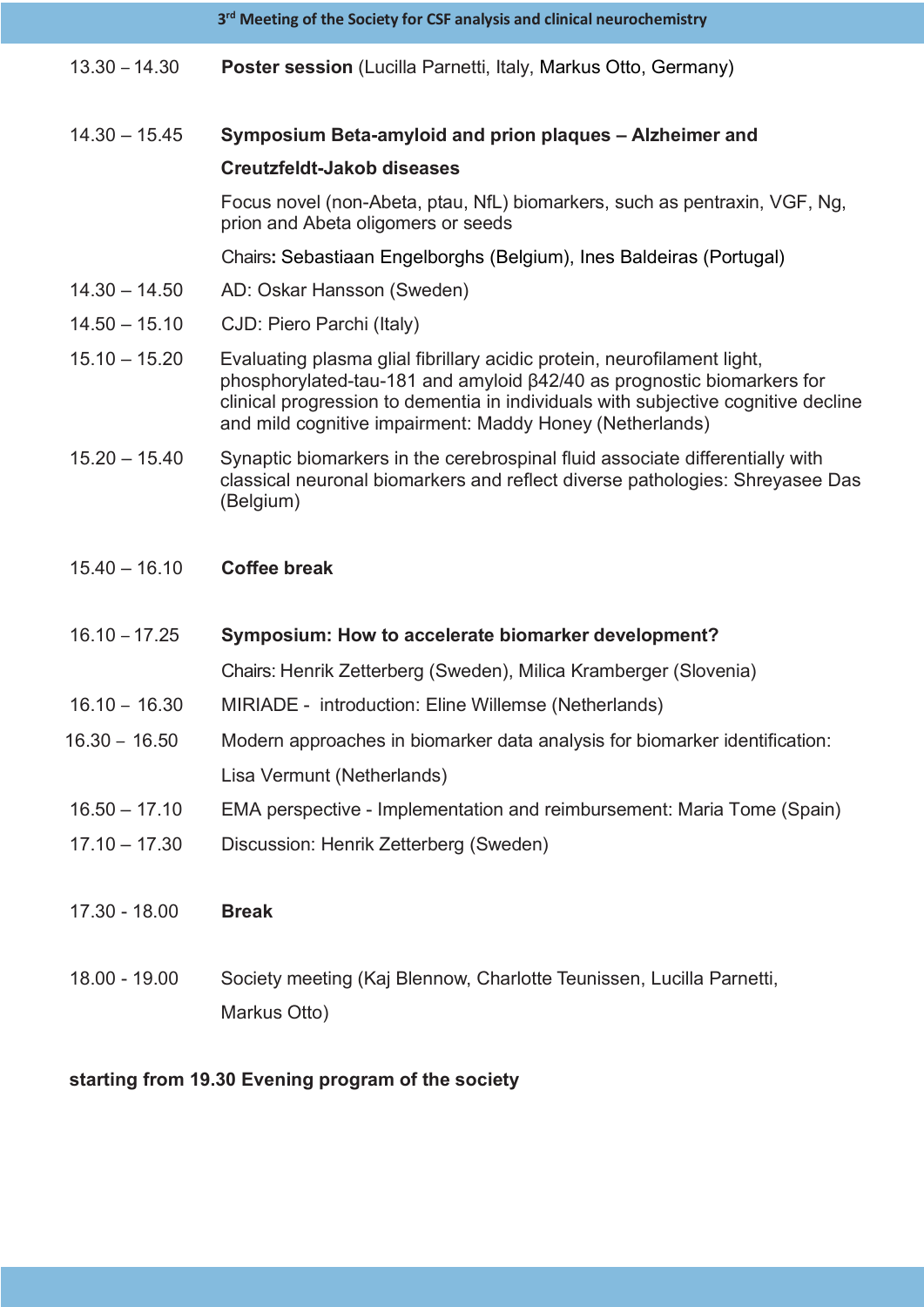| <b>Friday July 1st</b> |                                                                                                                                                     |  |  |
|------------------------|-----------------------------------------------------------------------------------------------------------------------------------------------------|--|--|
| $08.30 - 10.00$        | Highlights from poster session + data blitz<br>Lucilla Parnetti, Italy, Markus Otto, Germany                                                        |  |  |
| $10.00 - 10.30$        | <b>Coffee break</b>                                                                                                                                 |  |  |
| $10.30 - 12.10$        | Symposium – Biomarkers for psychiatric disorders, promise or hope?                                                                                  |  |  |
|                        | Chairs: Alberto Lleo (Spain), Piotr Lewczuk (Germany)                                                                                               |  |  |
| $10.30 - 10.50$        | Biomarkers in Psychiatric diseases: Giulia Menculini (Italy)                                                                                        |  |  |
|                        | Talk: based on abstract selection                                                                                                                   |  |  |
| $11.50 - 12.00$        | Thimet Oligopeptidase is a potential CSF biomarker for Alzheimer's Disease:<br>Yanaika Hok-A-Hin (Netherlands)                                      |  |  |
| $12.00 - 12.10$        | A panel of CSF proteins separates genetic frontotemporal dementia from<br>presymptomatic mutation carriers: a GENFI study: Sofia Bergstrom (Sweden) |  |  |
| $12.10 - 13.15$        | <b>Lunch break</b>                                                                                                                                  |  |  |
| $13.15 - 14.25$        | <b>Novel technologies</b>                                                                                                                           |  |  |
|                        | Chairs: Armand Perret Liaudet (France), Koen Poesen (Belgium)                                                                                       |  |  |
| $13.15 - 13.25$        | Blood levels of Beta-Synuclein are increased in adults with Down syndrome and<br>precede elevation of pTau181: Patrick Oeckl (Germany)              |  |  |
| $13.25 - 13.35$        | CSF phosphorylated-tau species and total-tau in different neurodegenerative<br>diseases measured by mass spectrometry: Laia Montoliu-Gaya (Sweden)  |  |  |
| $13.35 - 13.55$        | Company: Single-molecule array (Simoa®) for ultrasensitive measurement of<br>neurological biomarkers in blood" (Paula Perin, Quanterix)             |  |  |
| $13.55 - 14.15$        | Company: Fujirebio – title: to be announced                                                                                                         |  |  |
| $14.15 - 14.35$        | Company: Roche – title: to be announced                                                                                                             |  |  |
| $14.35 - 15.00$        | <b>Keynote</b>                                                                                                                                      |  |  |
|                        | Chairs: Catharina Groß (Germany), Hayrettin Tumani (Germany)                                                                                        |  |  |
|                        | Sylvain Lehmann (France) - Mass Spec: road towards clinics?                                                                                         |  |  |
| $15.00 - 15.10$        | <b>Closing remarks</b>                                                                                                                              |  |  |
|                        | Markus Otto (Germany)                                                                                                                               |  |  |
| 15.10                  | Farewell                                                                                                                                            |  |  |